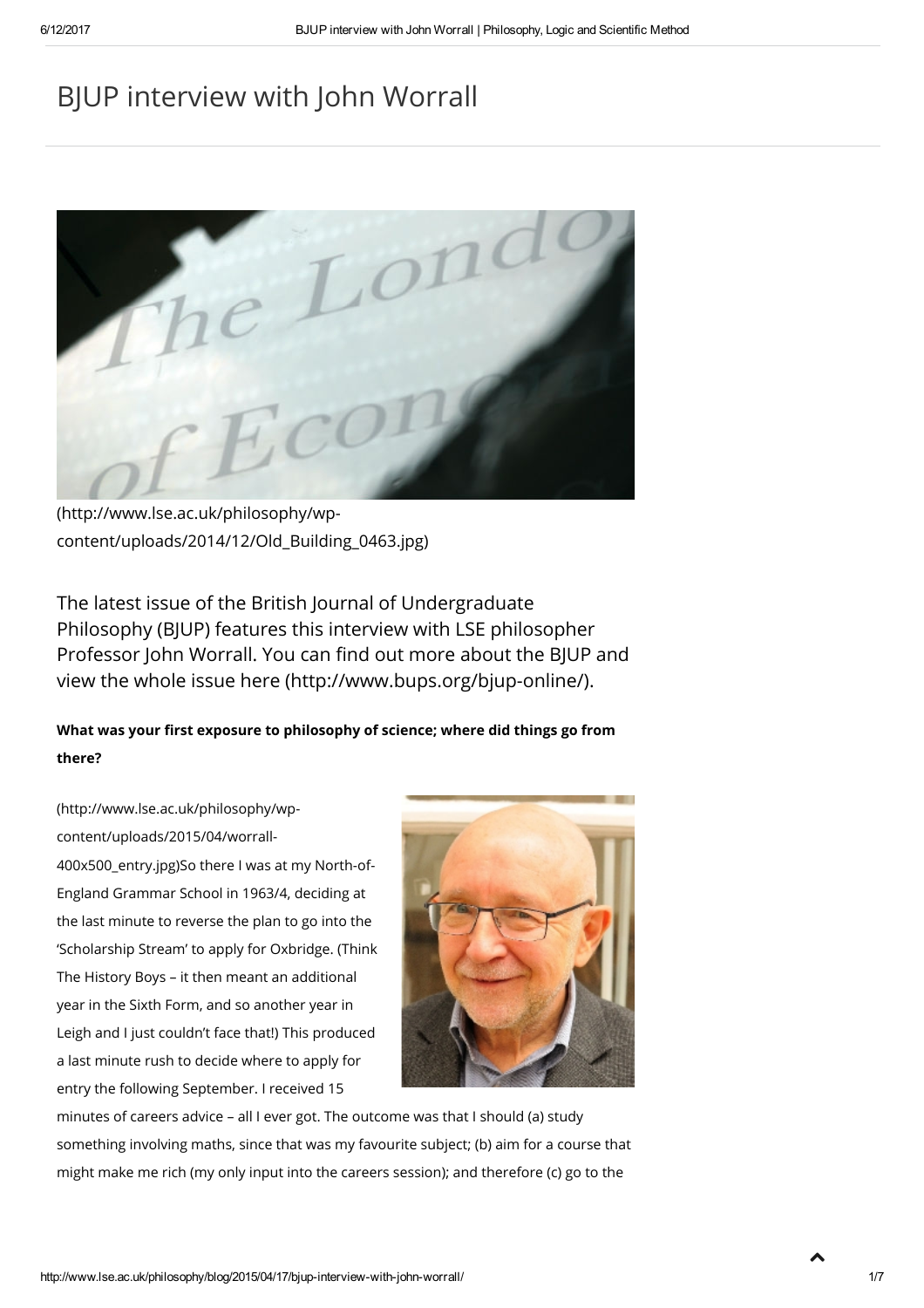6/12/2017 BJUP interview with John Worrall | Philosophy, Logic and Scientific Method

LSE to study mathematical statistics, with a view to being an actuary. (Actuaries apparently having, at any rate then, the highest average salary of all professionals.) So I applied to the LSE for stats, without knowing the first thing about what actuaries do.

I had one optional course in my first year at LSE, and I chose Alan Musgrave's 'Introduction to Logic'. The timetable for this course had an optional lecture series – Karl Popper's 'Problems of Philosophy'. Since Popper's lectures didn't help you do proofs in first-order predicate logic and were in all respects irrelevant to the logic exam, most of my fellow logic students soon dropped them. But I was hooked. First of all they were pretty good theatre: David Miller – his then Research Assistant – would arrive first and write "NO SMOKING" in big capitals on the board. Students – and lecturers – often smoked during lectures in those days, but Popper believed he was allergic to tobacco smoke. Then all the other academics in the Department (all four of them!) would troop in and sit at the front, and finally the great (but tiny!) man arrived. Whatever history may decide, there was no doubt that Popper, in his own quiet way, really believed himself to be a major philosopher. He had, after all, 'solved the problem of induction' – and this came across strongly in his lectures.



(http://www.lse.ac.uk/philosophy/wp-

[content/uploads/2015/04/Popper\\_Bronze\\_Portrait.jpg\)He](http://www.lse.ac.uk/philosophy/wp-content/uploads/2015/04/Popper_Bronze_Portrait.jpg) was also a shameless namedropper. There was much talk of correspondence with Einstein and conversations with the great logician Alfred Tarski on various park benches in Vienna. This was heady stuff for an 18-year-old working-class lad. I bought, and devoured, Conjectures and Refutations and The Logic of Scientific Discovery. And, although I had been perfectly happy mastering chi-squared tests and the like, I enquired at the LSE Registry and, yes: it was possible to change to Philosophy instead of Statistics. And so it was that Popper ensured I would never be rich.

Next, another stroke of luck. There was only one option in the Philosophy provision then. This was only the second year it had been going – before that the department had only done 'service' teaching. You could choose either Moral and Political Philosophy or Mathematical Logic. I was the only one in my year to take Mathematical Logic and it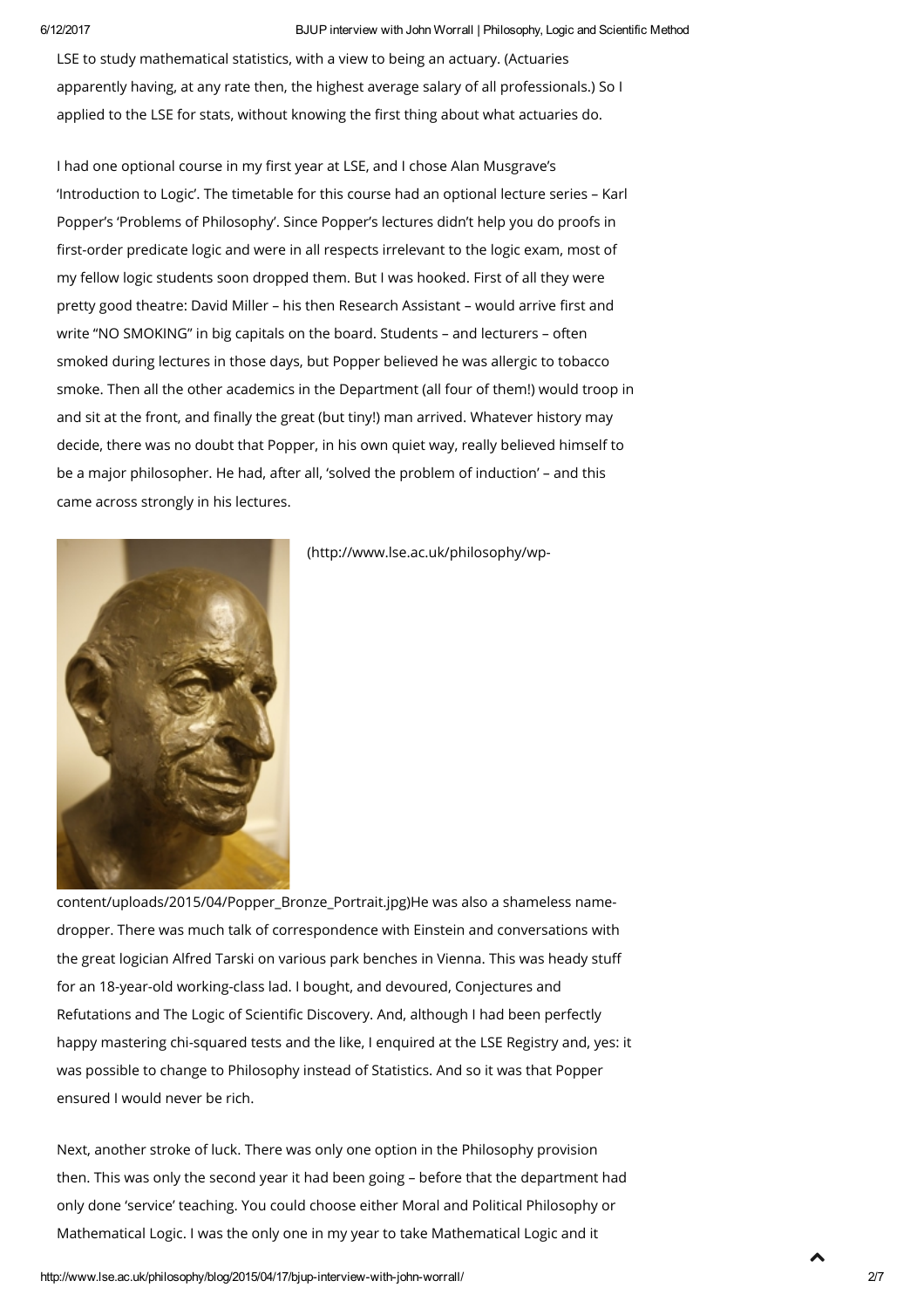turned out that if you made the choice you were assigned Imre Lakatos as your tutor. He got me all sorts of special permissions to go on studying some maths and stats alongside philosophy. He set me a ferocious list of tasks, including working through Stoll's Set Theory and Logic and Courant and Robbins' What is Mathematics?, telling me not to see him again until I had worked through the list. I think he believed he would not see me again. When he did (shortly before Christmas), he branded me a 'hopeful monster' and from then on took a very keen interest in my studies and, later, my early career. Studying his Proofs and Refutations was the intellectual event of my undergraduate study.

From there I went into a career entirely at LSE (aside from various visiting positions). In some ways, I regret the lack of variety, but I could not have been in a better place to research philosophy of science.

#### What do you see as the main purpose of philosophy of science?

Although I never got very much out of reading Locke, I do think he had absolutely the right characterisation of the role of a philosopher to act as an 'under-labourer to the scientist'. So philosophers of science should be out just to articulate the intuitive principles by which scientists judge theories in light of evidence, and to clarify some of the positions of scientists, because they have not found the time to think through their positions with full logical rigour or because they have more important things to do! Of course, scientists (especially from the 'softer' end) don't always get it right – witness the enormous exaggeration of the evidential virtues of randomization within the clinical trials community. And then philosophy of science can step in and try to make corrections. But all good philosophy of science is, as we like to put it in our department, 'continuous with science itself'.



[\(http://www.lse.ac.uk/philosophy/wp-content/uploads/2014/09/lakatos13.jpg\)](http://www.lse.ac.uk/philosophy/wp-content/uploads/2014/09/lakatos13.jpg)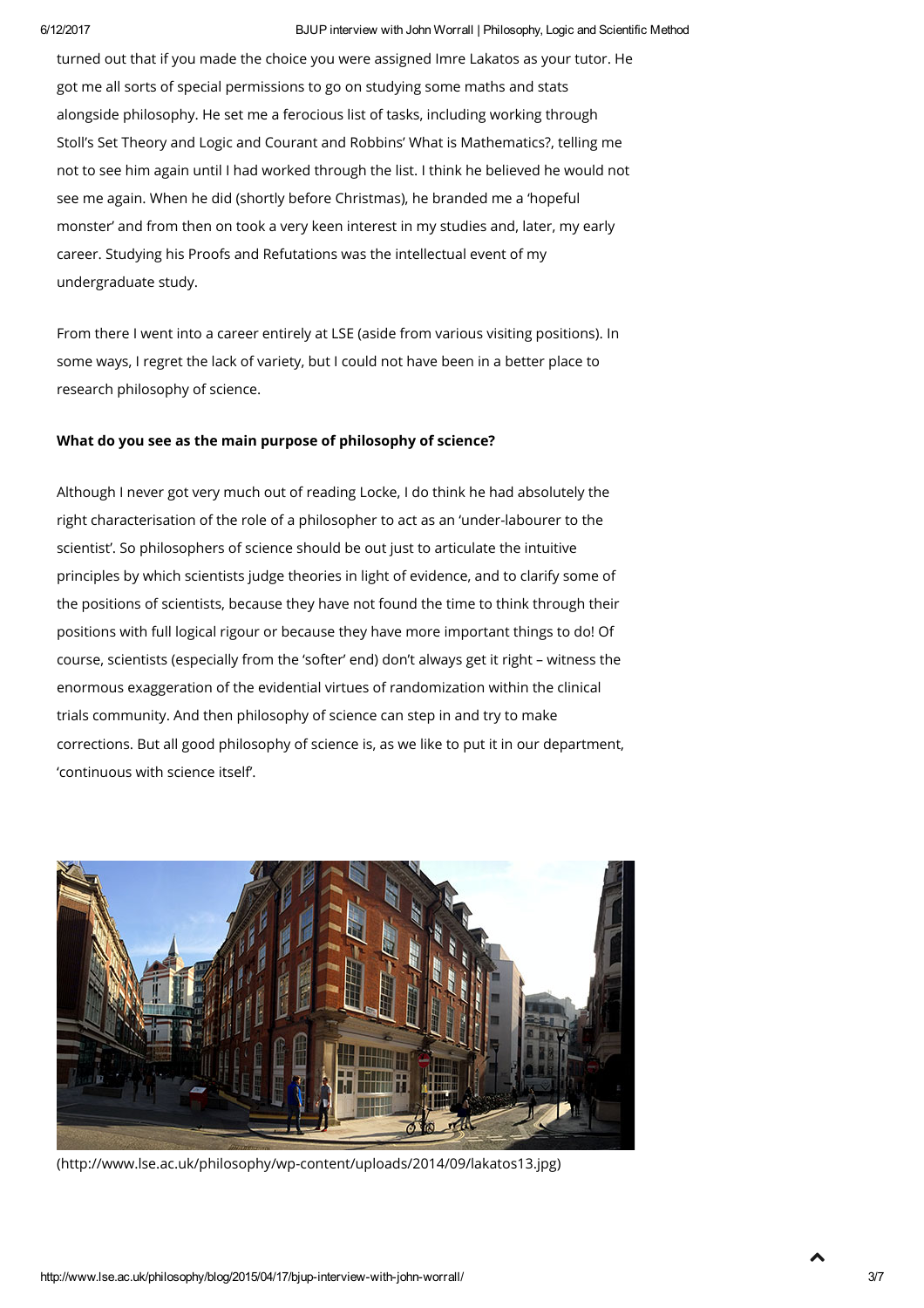### What spurred your interest in evidence-based medicine?

Well, I wanted to do work that might impact outside of philosophy of science. But the main spur was undoubtedly a host of conversations over dinner with my wife. She is a consultant physician (though her first degree was in Philosophy at LSE). Of course, it would be hard to be against basing any body of claims and judgements on evidence. (As Hume said in the Enquiry: 'A wise man proportions his belief to the evidence [across the board].') The issue was always in the details: What counts as the strongest evidence for the effectiveness of medical intervention and why? What happens when evidence of different types pulls in opposite directions? Is clinical experience a legitimate source of evidence alongside results from clinical trials? It was always clear to us both that, while it undoubtedly had its heart in the right place, evidence-based medicine exaggerated the epistemological merits of randomised studies and hence tended to downplay the real significance of other types of evidence.

I ought also to mention my former colleague, Peter Urbach, who had been thinking about the methodology of clinical trials some years before I began to. I was initially resistant to his Bayesian analysis (as leaving too wide a role for subjective judgement), but I later became much more sympathetic. Bayesian principles are altogether more in line with 'educated, scientific common sense' than those involved in orthodox 'classical statistics'.

#### What impact did Imre Lakatos have on your work?

It will be clear from my answer to your first question that Imre's impact on me was enormous. Another strand of my work has been to clarify, and I hope improve, on Lakatos's views on what counts as progressive science (through better analysis on what counts as predictive success in science and why such successes provide stronger evidence for a research programme than successfully accommodating empirical results after the fact). But, aside from my having developed some specific Lakatosian themes in my work, I do feel that in general, it was by sitting at Imre's feet as an apprentice (my first job was as his Research Assistant) that I learned how to do serious philosophy of science. He was massively generous with his time and efforts to improve my early fumblings.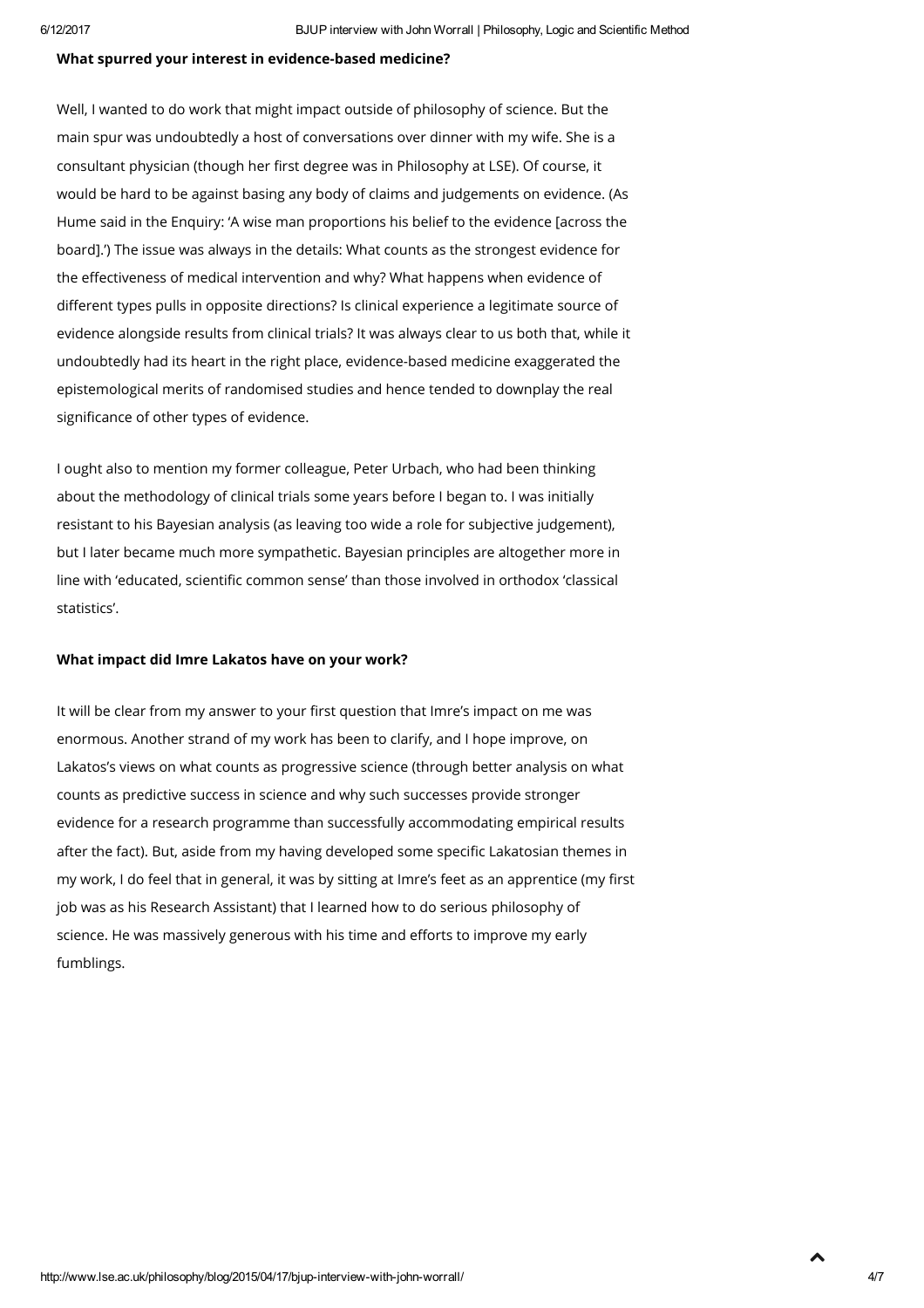

[\(http://www.lse.ac.uk/philosophy/wp-content/uploads/2014/09/lakatos-cropped13.jpg\)](http://www.lse.ac.uk/philosophy/wp-content/uploads/2014/09/lakatos-cropped13.jpg)

#### How has your work on Structural Realism come to impact philosophy of science?

Good question. I did my usual job of publishing the original paper in the most obscure place. (Many of my better papers were written for conferences and published in proceedings – nowadays of course, you're not supposed to do that and have to aim for the 'top' journals.) It's always pleasant to get attention, but I have been surprised in this case: I made it completely transparent that what I was doing in the 'Best of Both Worlds' paper was reviving a position initially fully developed by Poincaré. The papers where I go a bit beyond Poincaré – by defending what some people have called 'Ramsey Sentence Structural Realism' (it's just Structural Realism really; no other version is coherent) – have attracted less attention, but then I did publish them obscurely!

#### Where do you see philosophy of science in ten years' time?

Popper used to distinguish prophecies and predictions. The latter being based on wellconfirmed (sorry: corroborated!) theories. Like Popper, I don't put much store by prophecies: I don't know where the subject will be in ten years' time. But there is one change of direction that I would like to happen. For the past few decades there has been a great deal of excellent work on specific philosophical problems arising from science. For example, on trying to articulate a believable interpretation of quantum mechanics, or working out exactly what is involved in Darwinian evolutionary theory. But the 'grander' problem of the rationality of science and of theory-change in science has largely dropped out of focus since the Popper–Kuhn–Lakatos days. It would be nice to see a revival.

## Where do you think traditional areas of philosophy, such as language and mind, stand in light of recent hard-science work in these areas?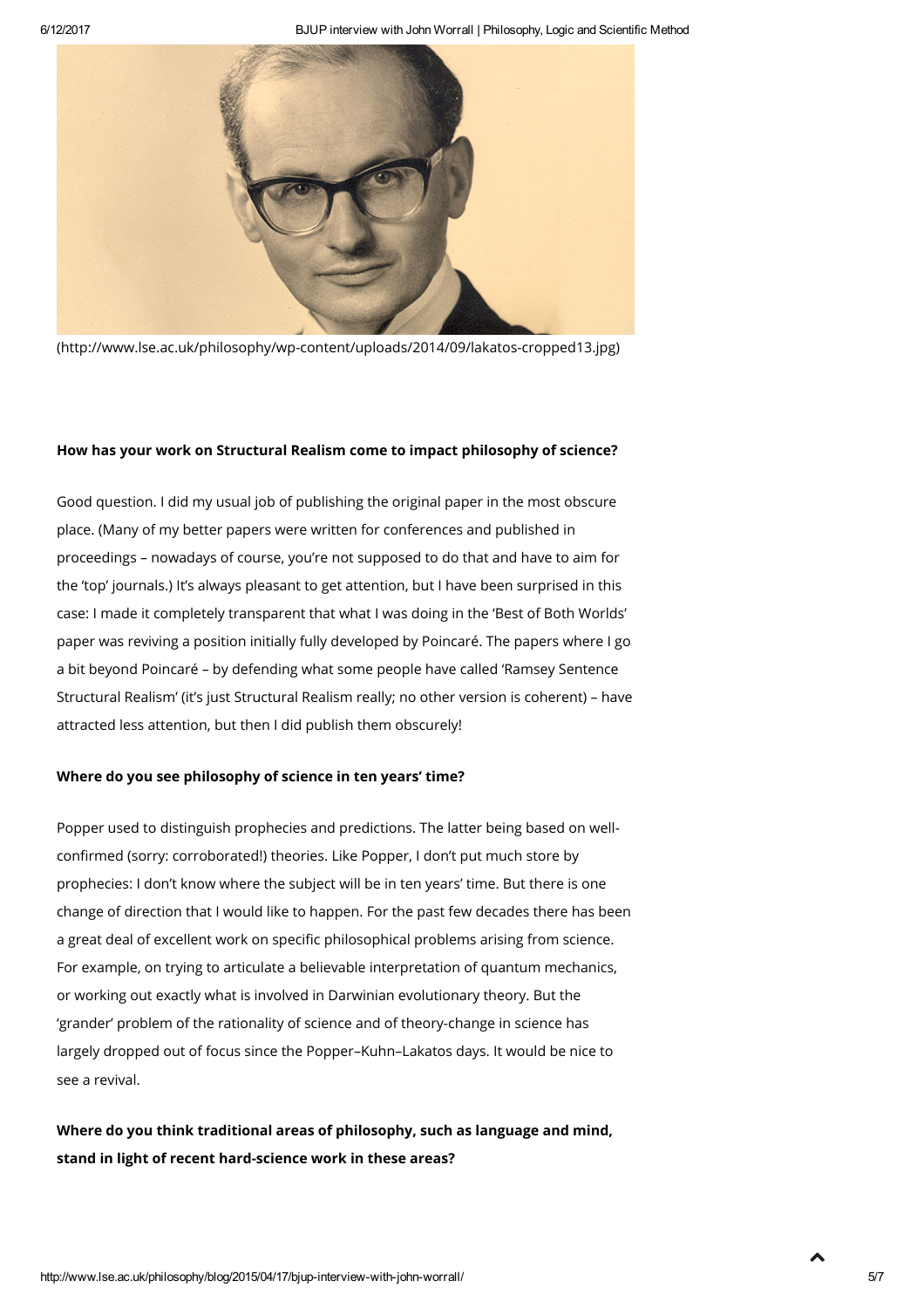### 6/12/2017 BJUP interview with John Worrall | Philosophy, Logic and Scientific Method

Well, I have no trouble with philosophy of language – much of which is continuous with logic. Though I do think that some of the most interesting recent work, for example that of Kim Sternly, is involved with the issue of how various linguistic abilities, both syntactic and semantic, might have evolved. Philosophy of mind is a different issue. I struggle really to find a defensible role for it. I guess I am largely an unreformed positivist. If it isn't a question of clarifying some potentially confusing bits of science but also involves making substantive claims about the 'mind', then those claims ought to be testable – and that would be indistinguishable from neuroscience. To pick one example, I find the debates about the 'modularity' of the mind pretty barren. Whether or not there is an interesting notion of 'modularity' and, if so, whether and to what extent the mind/brain is modular, seem to me clearly questions for science itself – in this case, neuroscience. I just don't see any role for philosophy.

John Worrall is Professor of Philosophy here in the Department of Philosophy, Logic and Scientific Method at LSE. A selection of his recent research is available here (http://www.lse.ac.uk/researchandexpertise/experts/profile.aspx? KeyValue=j.worrall%40lse.ac.uk).

This interview was published in the British Journal of Undergraduate Philosophy Issue 9 (1) -Spring Conference 2015. Further information about the British Undergraduate Philosophy Society is available on their website [\(http://www.bups.org/%20\).](http://www.bups.org/%20)

### 17 April 2015 | Department Blog

[\(http://www.lse.ac.uk/philosophy/blog/category/department-blog/\),](http://www.lse.ac.uk/philosophy/blog/category/department-blog/)

Philosophy of Science

[\(http://www.lse.ac.uk/philosophy/blog/category/department-](http://www.lse.ac.uk/philosophy/blog/category/department-blog/philosophy-of-science/)

blog/philosophy-of-science/) | 0 Comments

[\(http://www.lse.ac.uk/philosophy/blog/2015/04/17/bjup-interview-](#page-5-0)

with-john-worrall/#respond)

# <span id="page-5-0"></span>Leave A Comment

Name (required) | Email (required) | Website